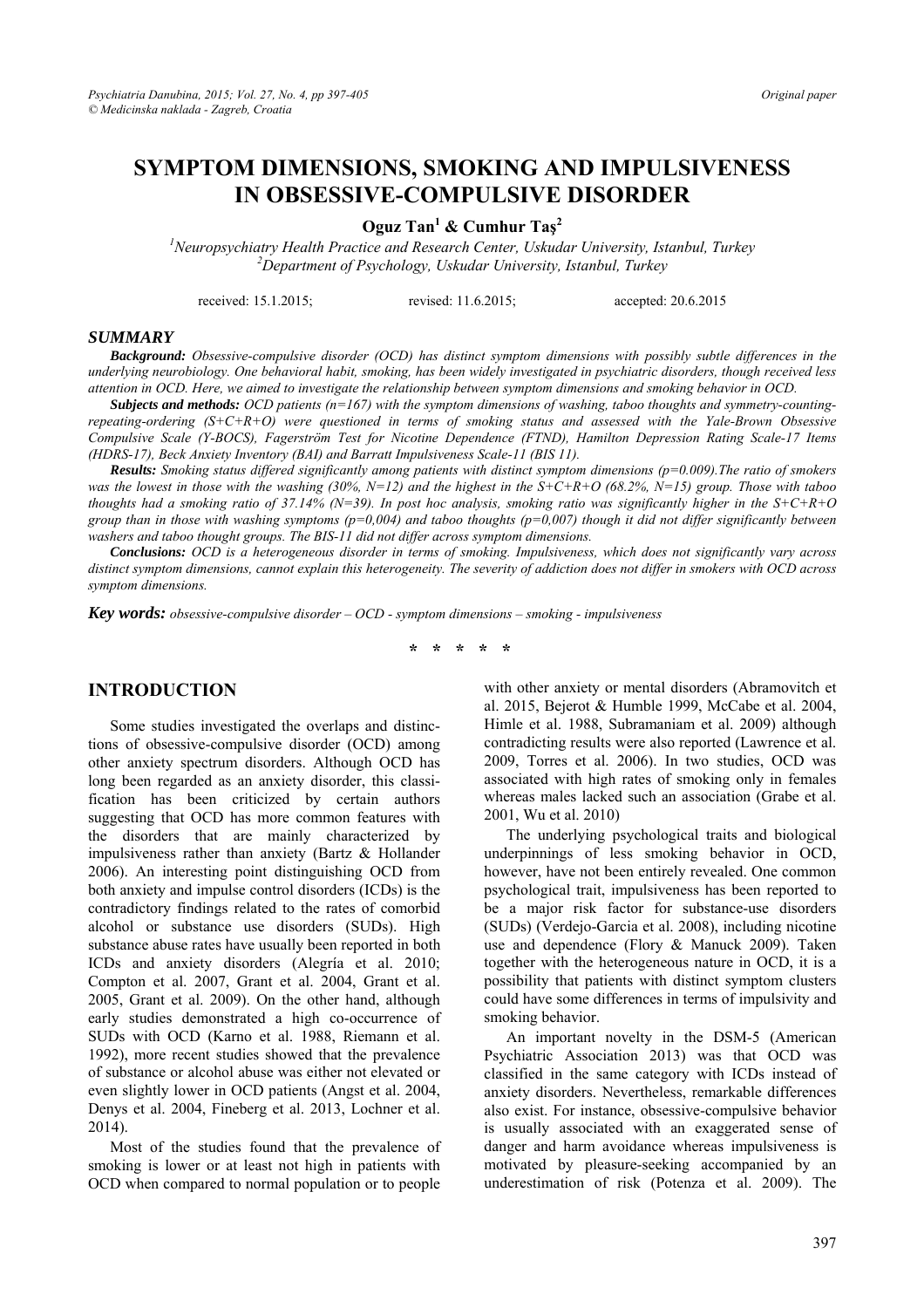presence of not only similar but also distinct characteristics of OCD and ICDs has led to the conceptualization of a new terminology: "compulsive-impulsive spectrum" disorders (Phillips et al. 2010).

Taken as a whole, the question that needs to be answered is that although ICDs and OCD were considered in the same spectrum in the DSM-5, how could we explain the low rates of dependence or substance/nicotine abuse in OCD though it is frequently comorbid with ICDs? The fact that OCD is a heterogeneous disorder may at least partly respond to this paradox. Many previous studies classified OCD into subtypes by taking the symptomatology, psychobiology, comorbidity, family history, response to treatment and age of onset (early- or late late-onset) (Lochner & Stein 2003) into account. Among these, subtyping OCD by means of symptom clusters has occasionally been employed (Baer 1994, Bloch et al. 2008, Calamari et al. 1999, Leckman et al. 1997, Mataix-Cols et al. 2005, Pinto et al. 2008).

The factor analysis of OCD symptom contents was pioneered by Baer (1994), who found three subtypes that he called contamination/cleaning, symmetry and hoarding and pure obsessions. Later studies divided symmetry and hoarding into distinct groups. Leckman et al. (1997) identified four distinct factors: contamination/ washing; aggressive, sexual and religious obsessions and checking compulsions; symmetry/ordering; hoarding. Mataix-Col et al. (2005) similarly proposed four factors with the same major patterns. Bloch et al. (2008) meta-analyzed 21 studies that, in total, performed the exploratory factor analysis of 5124 obsessive-compulsive patients. They confirmed the four-factor model as follows: contamination/washing; forbidden or taboo thoughts (aggressive, sexual and religious obsessions); symmetry, counting, repeating and ordering; hoarding. There was ambiguity in this study when it came to checking dimension that was associated with multiple symptom subtypes. Pinto et al. (2008) identified five symptom clusters: contamination/washing; taboo thoughts; doubt/checking, symmetry/ordering; hoarding. Five-factor model found by Calamari et al. (1999) differentiated aggressive obsessions from other taboo thoughts.

Different symptom dimensions of OCD are associated with differences in clinical features, genetics, and neurobiology and treatment response. A waxingand-waning course is more common in patients with taboo thoughts, but less common in those with symmetry symptoms; on the other hand, symmetry symptoms are related to an earlier onset of OCD (Kichuk et al. 2013). Another clinical phenomenon is that distinct symptom clusters are accompanied by different comorbid psychiatric disorders (Hasler et al. 2005). Taboo thoughts and somatic obsessions were found to coexist with anxiety disorders and depression; washing was comorbid with eating disorders and symmetry, repeating, counting; and ordering were cooccurring with bipolar and panic disorder (PD) (Hasler et al. 2005). In the study by Prabhu et al. (2013), the dimensions of taboo thoughts and symmetry were associated with younger age at onset; aggression obsessions were comorbid with anxiety disorders (especially social phobia (SP)); and washing symptoms were characterized by a prominence of female gender, more severe OCD, poorer insight, poorer functioning and more common family history. Family studies have shown that there is a relationship between symptom dimensions and genetic transmission (Hasler et al. 2007, Pinto et al. 2008, Taberner et al. 2009). For example, Katerberg et al. (2010) reported that taboo and doubt factor and the contamination and symmetry/hoarding factor have common genetic influences. An association between estrogen-receptor genes and washing (Alonso et al. 2011) and a trend toward a positive association between 5-hydroxytriptamine transporter-linked polymorphic region and counting and repetition (Cavallini et al. 2002) were reported. Obsessive-compulsives with symmetry and hoarding symptoms were found to be less responsive to citalopram when compared to other patients (Stein et al. 2007). Another study showed a better response to selective serotonin reuptake inhibitors in those with sexual, religious, aggressive and checking symptoms (Landeros-Weisenberger et al. 2010). Exposure and response prevention was more effective in subjects with taboo thoughts and hoarding than in others (Williams et al. 2014). Neuroimaging studies have also indicated some differences among symptom clusters in OCD. In a positron emission tomography study, Rauch et al. (1998) showed a positive correlation between taboo thoughts and regional cerebral blood flow in striatum on both sides of the brain. In a funkcional magnetic resonance imaging (fMRI) study, neural activity decreased in the right insula, thalamus, putamen, dorsolateral prefrontal cortex, and left orbitofrontal cortex in response to contamination stimuli but decreased only in the right insula and right thalamus in response to stimuli related to symmetry obsessions (Gilbert et al. 2009). In the same study, more severe OCD was predictive of lower activity in the right dorsolateral prefrontal cortex during contamination stimuli. Another fMRI study reported increased activity in ventromedial prefrontal areas bilaterally and right caudate nucleus in washers; put amen (globus pallidus), thalamus and dorsal cortex in checkers; left precentralgyrus and right orbitofrontal cortex in hoarders (Mataix-Cols et al. 2004). Harrison et al. (2013) who used resting state fMRI observed that different types of taboo thoughts were associated with difference in findings: Sexual and religious obsessions were associated with ventral striatal-insular connectivity whereas aggressive dimension was associated with connectivity between the ventral striatum, amygdala, and ventromedial frontal cortex.

Given all that was mentioned above, the aim of this study was to explore the impulsiveness and addictive behavior among the symptom clusters in OCD. Specifically, we hypothesized that diverse symptom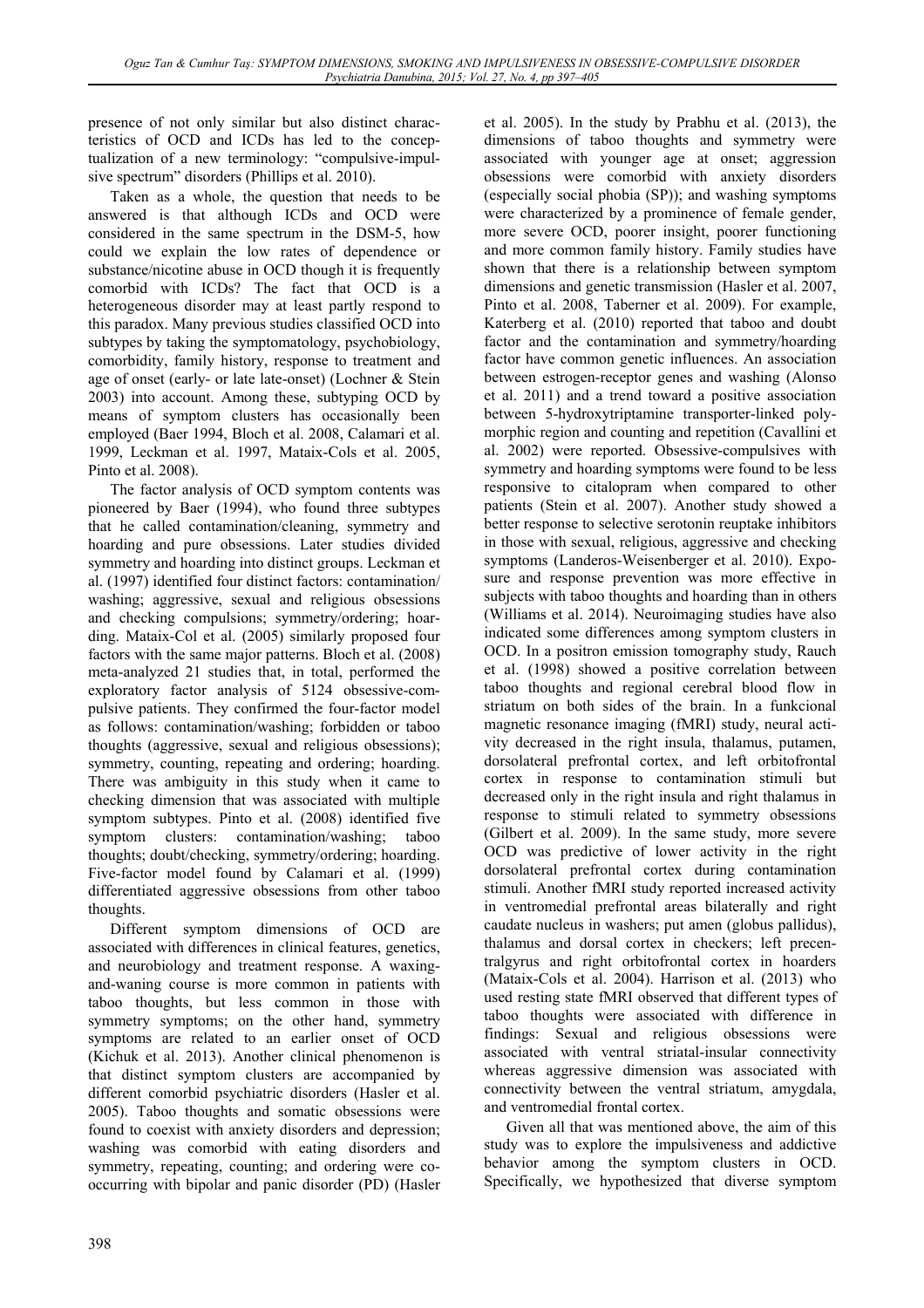clusters in OCD could have different levels of impulsiveness and addictive behavior. In order to test our hypothesis, we focused on smoking behavior as opposed to other substances. In addition, we evaluated the levels of impulsiveness in the study population. To the best of our knowledge, since the current study is the first one investigating smoking or addictive behavior and impulsiveness across symptom dimensions in OCD, we had no prospect on how a distribution would occur among subtypes. As a secondary goal, we investigated the association between levels of dependence and impulsiveness, symptom severity, anxiety and depressive symptoms in our OCD sample.

## **SUBJECTS AND METHODS**

## **Subjects**

Between January 2013 and February 2014, 167 consecutive adult OCD patients who have attended to Uskudar University Neuropsychiatry Health Practice and Research Center Feneryolu Outpatient Department were recruited for this study (age range 18 and 72 years old; 88 women, 52%; 79 men, 48%). We compared three dimensions in accordance with the content of the symptom: 1) Contamination and washing; 2) Taboo thoughts including religious obsessions, sexual obsessions and aggression and checking; 3) Symmetry, counting, repeating and ordering (S+C+R+O). The subdivision of the symptom dimensions was based upon the previous factor analysis studies (Baer 1994, Calamari et al. 1999, Mataix-Cols et al. 2005, Bloch et al. 2008, Pinto et al. 2008). The decision of which group a patient belonged to was based on the principal symptom dominating the clinical picture and distressing the patient the most. Patients suffering from obsessions or compulsions other than these as their principal symptoms were not included. If two or more types of obsession or compulsion were equally severe, such subjects were not included either. We did not include hoarding for several reasons: 1) Most individuals with hoarding symptoms were inpatients; thus, they constituted a group different from our outpatient sample. 2) Outpatient hoarders constituted a group too small to enable statistical analysis. 3) Finally, it is no more accepted as a subgroup of OCD in DSM-5. We also excluded former smokers for two reasons: 1) Including those who once used to smoke in the nonsmoking group would have confounded the results; 2) They constituted a group too small to enable statistical analysis. Other exclusion criteria were schizophrenia or any other psychotic disorders, bipolar I or II disorders, any previous head injuries, mental retardation, or any neurological disorders (such as epilepsy or multiple sclerosis) because these may affect impulsive behavior and thus confound the results. The diagnoses of all psychiatric disorders including OCD and alcohol and substance abuse disorders were made based on the DSM-IV criteria. Patients were prescribed serotonin

reuptake inhibitors or clomipramine, sometimes combined with other psychopharmacological medications. The study design was approved by The Ethics Committee of Uskudar University and all the subjects gave written informed consent.

## **Measures**

The severity of OCD was assessed by The Yale-Brown Obsessive Compulsive Scale (Y-BOCS) (Goodman et al. 1989), consisting of 19 questions, only 10 of which are taken into account when estimating the total score that may vary 0 to 40. Karamustafalıoğlu et al. (1993) showed the validity and reliability of its Turkish version. In that validity and reliability study, the authors found that Cronbach's coefficient alpha for it was0.82 and item-total score correlations were between 0.37 and 0.69. Inter-rater reliability coefficient was 0.96 for the whole scale, 0.94 for the obsession scale and 0.97 for the compulsion scale. The validity analysis showed that Y-BOCS had a correlation value of 0.54 with The Leyton Obsessional Inventory (Cooper 1970).

Impulsiveness was measured by The Barratt Impulsiveness Scale-11 (BIS-11) (Patton et al. 1995), a 30 item questionnaire, assessing the cognitive (attentional), behavioral (motor), and non-planning aspects of impulsiveness. The total score may vary 30 to 120 since the items are measured on a 4-point Likert scale (1=rarely/never; 2=occasionally; 3=often; 4=almost always/always). Güleç et al. (2008) showed the validity and reliability of its Turkish version. They found that it hada good test-retest reliability and an acceptable internal consistency having a Cronbach's coefficient alpha value of 0.81 in psychiatric patients. It has been the most widely used tool to measure impulsiveness in various patient groups including those with OCD (Boisseau et al. 2012, Ettelt et al. 2007, Filomensky et al. 2012, Tavares & Gentil 2007).

Information about smoking was obtained by partially modified questions in the National Health Interview Survey (NHIS) to identify the smoking situation (http://www.cdc.gov/nchs/nhis.htm). The NHIS is an annual, cross-sectional survey to question health states of individuals in various aspects, conducted in the United States since 1957, designed by Centers for Disease Control and Prevention and financed by the U.S. Census Bureau. Non-smoking was defined as smoking less than 100 cigarettes in one's life; whereas current smoking is defined as cigarette use every day or on some certain days. Those who smoked cigar or pipe were not included in the study.

The Fagerström Test for Nicotine Dependence (FTND), a 6-item questionnaire, is the most frequently used instrument in identifying the severity of nicotine dependence (Fagerström & Schneider 1989). It is the revised form of the Fagerström Tolerance Test (Fagerström 1978). The FTND examines the number of cigarettes smoked per day and the duration that a smoker can endure without smoking. The internal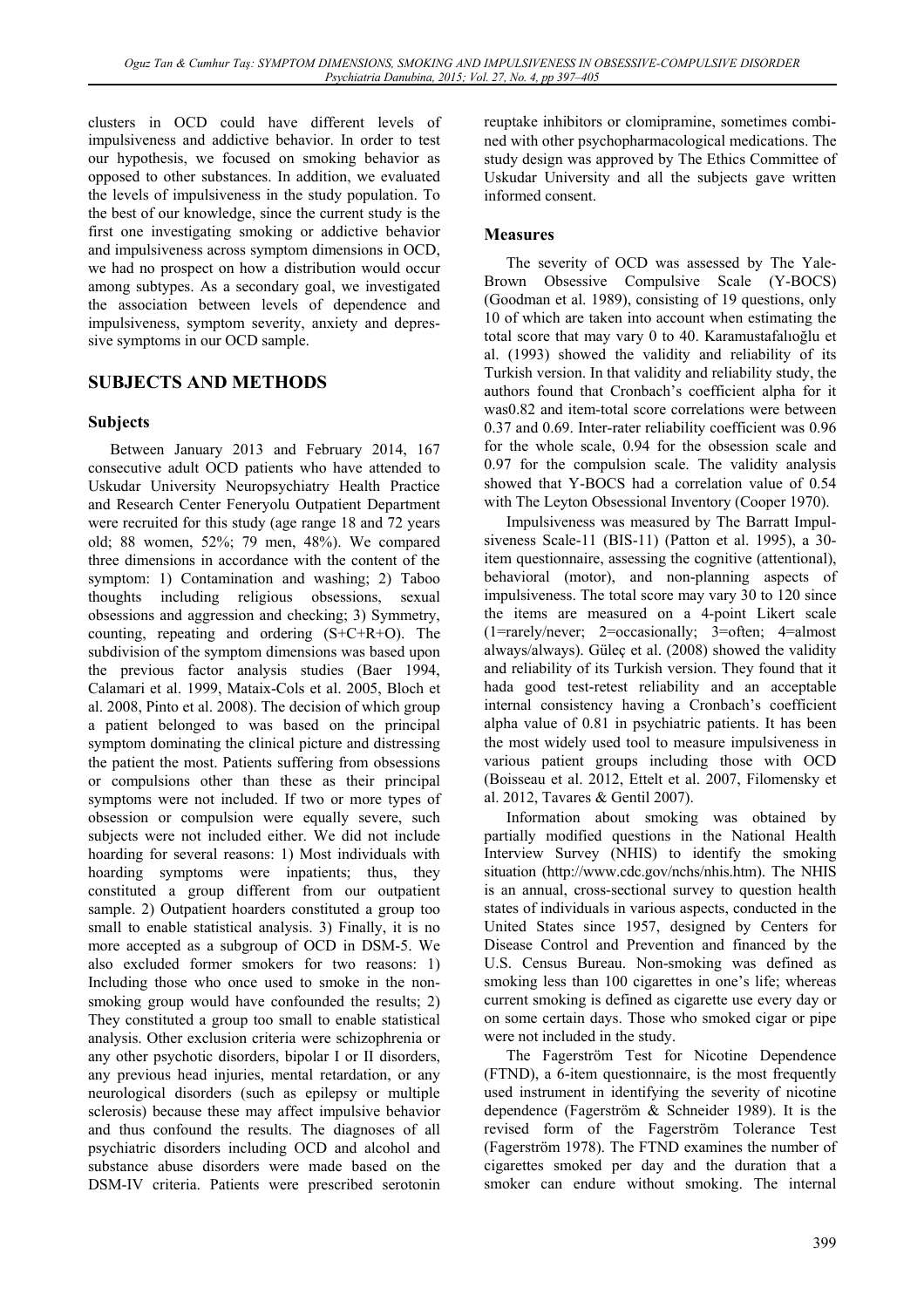consistency of the FTND is higher compared to the Fagerström Tolerance Test. The total score may vary 0 to 10. Cronbach's coefficient alpha of its internal consistency has been found to be at 0.61 and its testretest correlation at 0.88 by Uysal et al. (2004) who studied its Turkish version.

The Hamilton Depression Rating Scale-17 (HDRS-17) is a 17-item instrument to measure the severity of depression (Williams 1978, Turkish version by Akdemir et al. 1996). Its total score may vary 0 to 51. Cronbach's coefficient alpha of its internal consistency is 0.75 and the test-retest correlation is 0.76 for its Turkish version.

The Beck Anxiety Inventory (BAI) is a 21-item selfreport questionnaire to measure the severity of psychic and somatic symptoms of anxiety, the total scores of which range from 0 to 63 (Beck et al. 1988, Turkish version by Ulusoy et al. 1996). Its Turkish version has a high internal consistency (Cronbach's coefficient alpha=0.93) and the item-total correlations ranges from 0.45 to 0.72.

## **Statistical analyses**

The mean and standard deviation (SD) for all variables were presented in the tables. Group differences in continuous variables were determined using ANOVA (for parametric data). Post hoc analyses were conducted using Tukey HSD test. Group differences in nominal variables were compared with the chi-square test and Fisher's exact test. Bivariate relationships between two numeric parameters were determined using Spearman's correlations. Statistical

analyses were performed using SPSS version 17.0. Two-tailed P values less than 0.05 were considered significant.

## **RESULTS**

### **Clinical and sociodemographical differences between OCD subtypes**

Table 1 shows the means and SDs for study variables among the symptom clusters.The Y-BOCS total score and the compulsion subscale showed significant differences among symptom based subtypes. The washers had the most severe OCD and compulsion scores. In addition, smoking status differed significantly among patients with distinct symptom dimensions. The ratio of smokers was the lowest in the washing and the highest in the S+C+R+O group. The ratio of smoking was significantly high in the  $S+C+R+O$  group than in washers ( $p=0.004$ ) and in those with taboo thoughts (p=0.007) though it did not differ significantly between washers and taboo thought groups. In the whole group, there were 66 current smokers (39.5%) and 101 never-smokers. The ratio of alcohol use disorders or SUDs was 4.2% in the whole sample. Although the ratios of alcohol or substance (other than nicotine) abuse were quite higher in the S+C+R+O group, group differences lacked statistical significance. Regarding the BIS-11 total and its subscales, we did not see significant differences among different subtypes. The comparison of FTND scores among different symptom groups yielded no significant differences.

**Table 1.** Findings according to the symptom dimensions in 167 patients with OCD

|                    |                | Washing $N=40(24%)$ |             | Taboo thoughts $N=105$<br>(63%) |             | $S+C+R+O$<br>$N=22(13%)$ |             |            |             |
|--------------------|----------------|---------------------|-------------|---------------------------------|-------------|--------------------------|-------------|------------|-------------|
|                    |                | $Mean \pm SD$       | CI(95%)     | $Mean \pm SD$                   | CI(95%)     | $Mean \pm SD$            | CI(95%)     | F          | P           |
| Age                |                | 34.58±9.82          | 31.43-37.72 | 31.94±10.47                     | 29.92-33.97 | $29.82 \pm 8.55$         | 26.03-33.61 | 1.75       | 0.17        |
| Education (yrs)    |                | $13.05 \pm 2.94$    | 12.11-13.99 | $13.31 \pm 2.44$                | 12.83-13.78 | $13.33 \pm 1.77$         | 12.53-14.14 | 0.16       | 0.85        |
| Y-BOCS             |                | $25.55 \pm 6.61$    | 23.43-27.67 | $20.07 \pm 7.21$                | 18.67-21.46 | $22.27 \pm 7.00$         | 19.17-25.38 | 8.89       | $<0.001*$   |
| Obsession          |                | $12.52 \pm 3.57$    | 11.36-13.64 | $11.78 \pm 4.34$                | 10.94-12.62 | $9.77 \pm 4.96$          | 7.58-11.97  | 2.98       | $0.05**$    |
| Compulsion         |                | $13.05 \pm 3.67$    | 11.88-14.22 | $8.33 \pm 4.90$                 | 7.39-9.28   | $10.51 \pm 3.65$         | 10.81-14.12 | 19.91      | $<0.001***$ |
| HDRS-17            |                | $16.40 \pm 8.96$    | 13.53-19.27 | $16.61 \pm 7.38$                | 15.18-18.04 | $15.52 \pm 8.27$         | 11.83-19.17 | 0.18       | 0.84        |
| BAI                |                | $18.52 \pm 14.41$   | 13.89-23.11 | $20.65 \pm 13.46$               | 18.04-23.27 | $18.86 \pm 13.41$        | 12.92-24.81 | 0.43       | 0.65        |
| BIS-11 total       |                | $57.81 \pm 9.75$    | 54.68-60.92 | $61.33 \pm 10.31$               | 59.34-63.33 | $61.41 \pm 11.24$        | 56.43-66.39 | 1.80       | 0.17        |
| CI.                |                | $15.63 \pm 3.90$    | 14.38-16.87 | $16.69 \pm 3.81$                | 15.95-17.42 | $17.05\pm4.41$           | 15.09-19.00 | 1.33       | 0.27        |
| МI                 |                | $17.15 \pm 3.63$    | 15.99-18.31 | 18.48±4.46                      | 17.61-19.34 | $19.18 \pm 3.63$         | 17.57-20.79 | 2.09       | 0.13        |
| NP                 |                | $25.02 \pm 3.83$    | 23.80-26.25 | $26.09 \pm 4.59$                | 25.20-26.97 | $24.73 \pm 5.21$         | 22.42-27.04 | 1.33       | 0.27        |
|                    |                | N(%                 |             | $N(\%)$                         |             | N(%)                     |             |            |             |
| Never-smoker       |                | 28 (70.00)          |             | 66 (62.86)                      |             | 7(31.82)                 |             | $0.009***$ |             |
| Smoker             |                | 12(30.00)           |             | 39 (37.14)                      |             | 15(68.18)                |             |            |             |
| Alcohol/           | N <sub>0</sub> | 39 (97.50)          |             | 102(97.14)                      |             | 19 (86.36)               |             |            |             |
| substance<br>abuse | Yes            | $1(2.5\%)$          |             | 3(2.86)                         |             | 3(13.64)                 |             |            | 0.06        |

S+C+R+O: Symmetry, counting, repeating and ordering, Y-BOCS: The Yale-Brown Obsession and Compulsion Scale, HDRS-17: The Hamilton Depression Rating Scale, BAI: The Beck Anxiety Inventory, BIS-11: The Barratt Impulsiveness Scale, CI: Cognitive impulsiveness, MI: Motor impulsiveness, NP: Non-planning.

\*Post-hoc Tukey: Washing>Taboo, \*\* Post-hoc Tukey: Washing>S+C+R+O, \*\*\* Post-hoc Tukey: Washing>Taboo, S+C+R+O>Taboo, \*\*\*\*Fisher's exact test: S+C+R+O>Washing,S+C+R+O>Taboo. Significant results are in italic.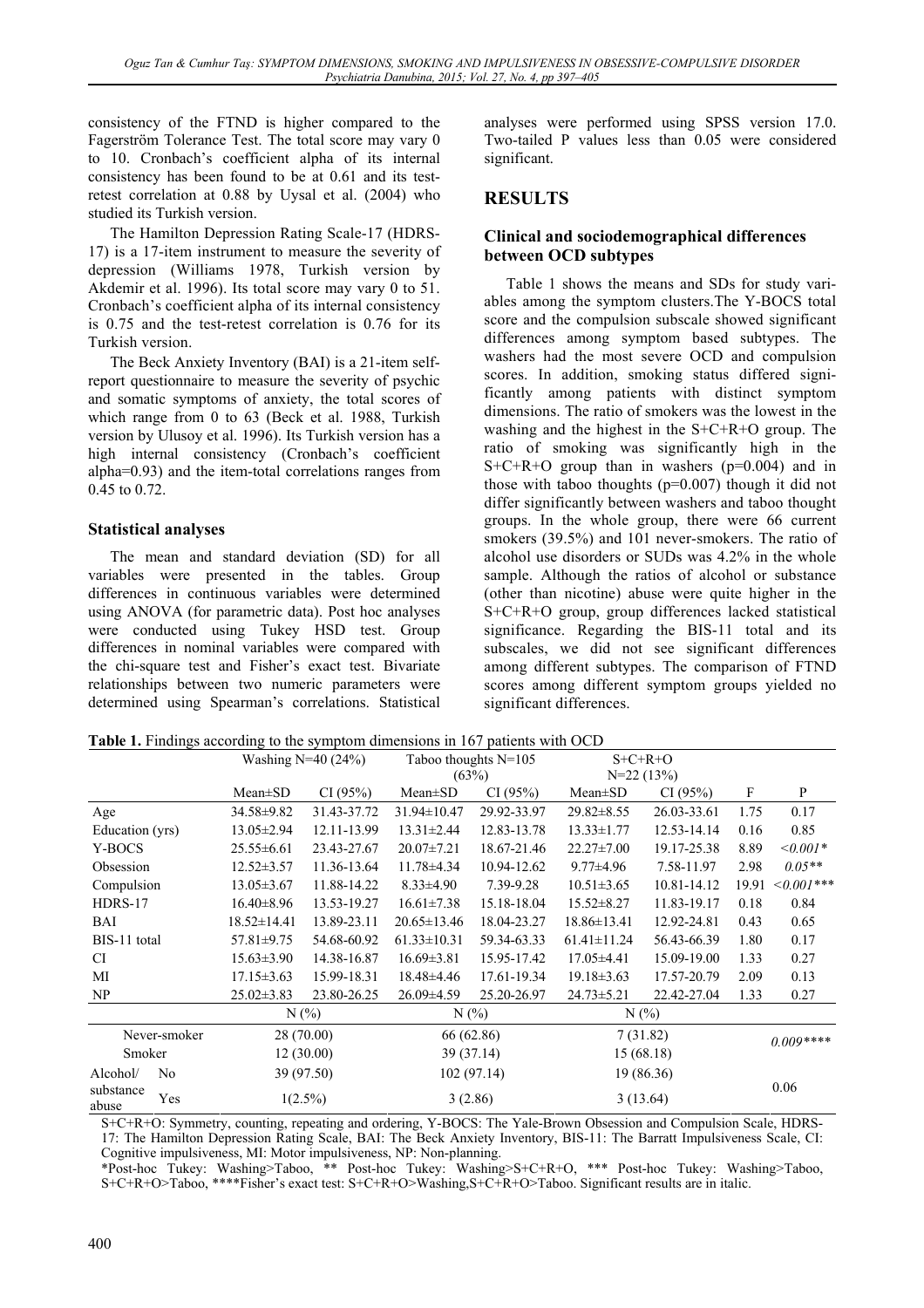*Oguz Tan & Cumhur Taş: SYMPTOM DIMENSIONS, SMOKING AND IMPULSIVENESS IN OBSESSIVE-COMPULSIVE DISORDER Psychiatria Danubina, 2015; Vol. 27, No. 4, pp 397–405* 

|           |               |              | Y-BOCS   | Obsession | Compulsion | HDRS-17  | <b>BAI</b> |
|-----------|---------------|--------------|----------|-----------|------------|----------|------------|
|           | <b>BIS-11</b> | $\mathbf r$  | 0.071    | 0.072     | 0.057      | 0.307    | $0.364*$   |
| Washing   |               | $\, {\bf p}$ | 0.665    | 0.658     | 0.727      | 0.054    | 0.021      |
|           | CI            | $\mathbf r$  | 0.227    | 0.209     | 0.205      | $0.342*$ | $0.339*$   |
|           |               | p            | 0.159    | 0.195     | 0.204      | 0.031    | 0.032      |
|           | MI            | $\mathbf r$  | 0.026    | 0.006     | 0.042      | 0.238    | 0.289      |
|           |               | $\, {\bf p}$ | 0.872    | 0.971     | 0.798      | 0.139    | 0.071      |
|           | NP            | $\mathbf r$  | 0.045    | 0.078     | 0.005      | 0.290    | $0.345*$   |
|           |               | p            | 0.783    | 0.632     | 0.974      | 0.070    | 0.029      |
|           | <b>FTND</b>   | $\mathbf r$  | 0.152    | 0.203     | 0.077      | 0.170    | 0.121      |
|           |               | $\, {\bf p}$ | 0.349    | 0.210     | 0.636      | 0.293    | 0.458      |
|           | <b>BIS-11</b> | $\mathbf r$  | $0.211*$ | 0.138     | 0.179      | 0.019    | 0.046      |
|           |               | $\, {\bf p}$ | 0.030    | 0.162     | 0.068      | 0.846    | 0.645      |
|           | CI            | $\mathbf r$  | $0.235*$ | 0.130     | $0.247*$   | $0.192*$ | $0.196*$   |
|           |               | $\, {\bf p}$ | 0.016    | 0.186     | 0.011      | 0.050    | 0.046      |
| Taboo     | MI            | $\mathbf r$  | 0.167    | $0.197*$  | 0.060      | $-0.033$ | $-0.005$   |
| thoughts  |               | $\, {\bf p}$ | 0.089    | 0.044     | 0.543      | 0.740    | 0.959      |
|           | NP            | $\mathbf r$  | 0.136    | 0.024     | 0.163      | $-0.074$ | $-0.045$   |
|           |               | $\, {\bf p}$ | 0.167    | 0.811     | 0.096      | 0.450    | 0.652      |
|           | <b>FTND</b>   | $\mathbf r$  | 0.069    | 0.076     | 0.013      | $-0.178$ | $-0.120$   |
|           |               | $\, {\bf p}$ | 0.488    | 0.448     | 0.894      | 0.072    | 0.228      |
|           | Barratt-11    | $\mathbf r$  | $-0.103$ | $-0.156$  | 0.013      | $-0.052$ | $-0.077$   |
|           |               | $\, {\bf p}$ | 0.648    | 0.489     | 0.953      | 0.818    | 0.735      |
|           | <b>BIS-11</b> | $\mathbf r$  | 0.029    | $-0.082$  | 0.167      | 0.155    | 0.203      |
|           |               | $\, {\bf p}$ | 0.899    | 0.716     | 0.457      | 0.492    | 0.365      |
| $S+C+R+O$ | CI            | $\mathbf r$  | $-0.262$ | $-0.199$  | $-0.233$   | $-0.114$ | $-0.148$   |
|           |               | p            | 0.239    | 0.376     | 0.296      | 0.613    | 0.511      |
|           | MI            | $\mathbf r$  | $-0.074$ | $-0.150$  | 0.063      | $-0.147$ | $-0.180$   |
|           |               | $\, {\bf p}$ | 0.745    | 0.505     | 0.782      | 0.514    | 0.422      |
|           | NP            | $\mathbf r$  | 0.031    | $-0.089$  | 0.180      | 0.112    | 0.291      |
|           |               | p            | 0.891    | 0.695     | 0.422      | 0.619    | 0.190      |

**Table 2.** Correlations between outcome variables

Y-BOCS: The Yale-Brown Obsession and Compulsion Scale, HDRS-17: The Hamilton Depression Rating Scale, BAI: The Beck Anxiety Inventory, BIS-11: The Barratt Impulsiveness Scale, CI: Cognitive impulsiveness, MI: Motor impulsiveness, NP: Non-planning, FTND: The Fagerström Test for Nicotine Dependence, S+C+R+O: Symmetry, counting, repeating and ordering. \*Correlation is significant at the 0.05 level (2-tailed). Significant results are in italic.

#### **Correlations between independent variables**

Table 2 shows the correlations of the BIS-11 total, cognitive impulsiveness (CI), motor impulsiveness (MI), non-planning (NP) and the FTND scores with those of the Y-BOCS (and its obsession and compulsion subscales), HDRS-17 and BAI in smokers with distinct symptom dimensions. No correlation was found in the smokers with S+C+R+O symptoms. In the washers who smoke, the BAI scores were positively correlated with the scores of the BIS-11 total, CI and NP and the HDRS-17 scores were positively correlated with the scores of CI. In the smokers with taboo thoughts, there were positive correlations between the scores of the BIS-11 and Y-BOCS and between the scores of MI and obsession. The smokers with taboo thoughts also showed positive correlations between the scores of CI and the scores of the Y-BOCS, compulsion, HDRS-17 and BAI.

#### **DISCUSSION**

Our primary aim in this study was to investigate the rates of smoking behavior and to compare the levels of dependence and impulsiveness among OCD patients exhibiting diverse symptom clusters. In the light of our results, the significantly different distributions of smoking behavior among groups partly supported our hypothesis. Smoking was the least prevalent in the patients with washing obsessions (30%) and the most prevalent in the  $S+C+R+O$  group (68.18%). A smoking ratio of 37.14% was found in obsessive-compulsives with taboo thoughts. On the other hand, we failed to show different levels of impulsiveness among different symptom dimensions. The severity of addiction did not differ among smokers with distinct symptom dimensions.

Although the difference in the rates of smoking among symptom dimensions is apparent, our findings cannot make it possible to explain the reasons for this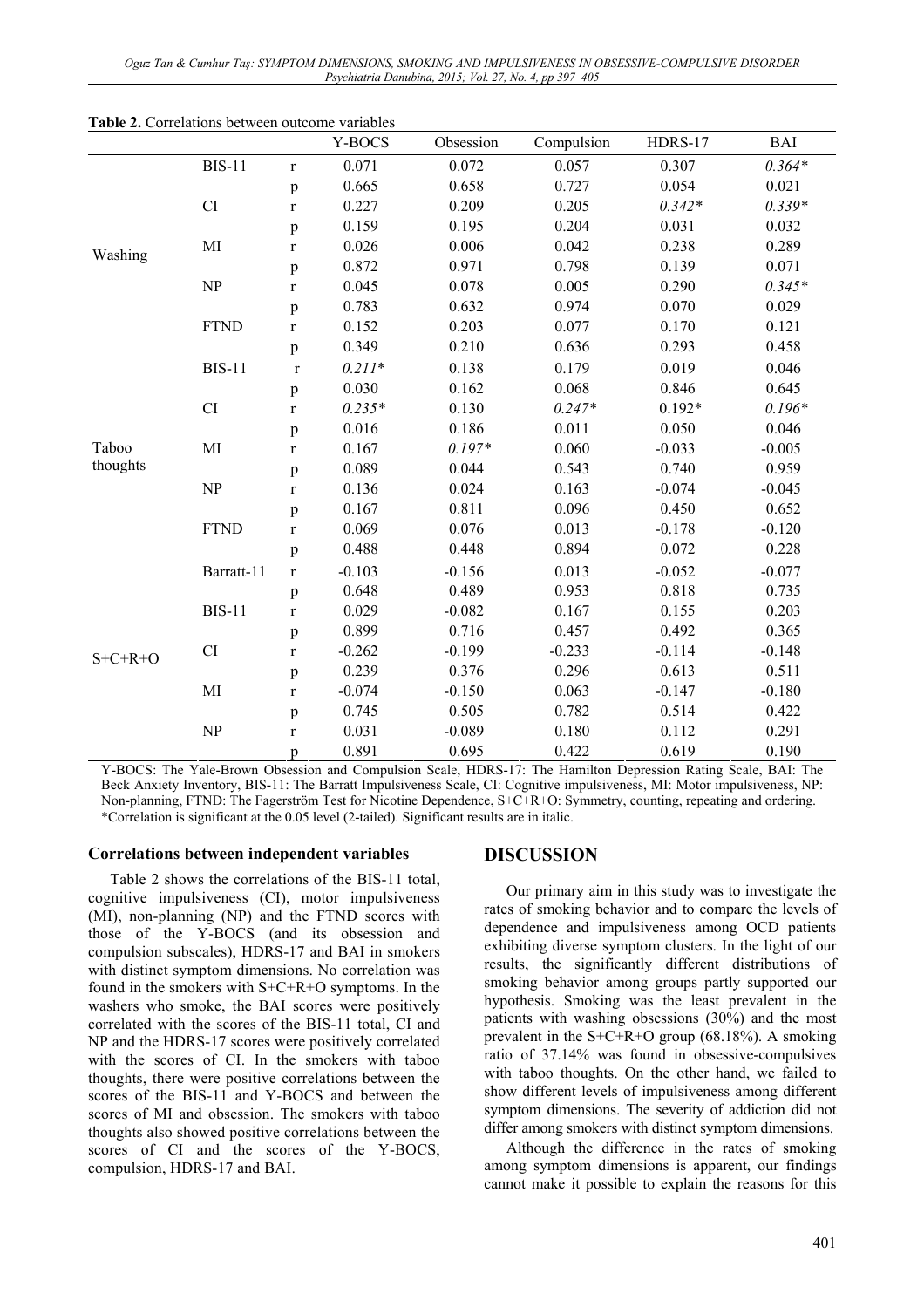difference. Even impulsiveness that was reported to be related to smoking in literature (Flory & Manuck 2009) did not show a significant difference among symptom dimensions. Studies comparing symptom dimensions in OCD have found both psychological and biological differences. For example, Brakoulias et al. (2014) conducted the Obsessive-Beliefs Questionnaire (OBQ) to their patients and found that symmetry-order symptom dimension was characterized by perfectionism and intolerance of uncertainty, religious-sexual symptom dimension by increased importance and control of thoughts and doubt and checking dimension by responsibility and threat estimation whereas no subscale of OBQ came into prominence in washing dimension. On the other hand, van den Heuvel et al. (2009) found that partially different parts of the frontostriatothalamic system were involved in OCD patients with different symptom dimensions. However, since our study is the first one comparing symptom dimensions in accordance with smoking, previous research is yet far from illuminating which factors are responsible for differences in smoking habits in OCD patients with different symptoms.

Neither the total scores of impulsiveness nor its subscales of cognitive, motor and non-planning differed across symptom groups. For example, the impulsiveness scores of the patients with washing obsessions, who had the least prevalence of smoking, were quite similar to the scores of those in the S+C+R+O dimension. We did not compare impulsiveness between the smokers and never-smokers since numbers diminishing by divided into subgroups did not enable significant analyses. However, it seems that the distribution of smoking across symptom dimensions does not parallel impulsiveness. Previous research comparing impulsiveness in smokers and non-smokers has reported that impulsiveness is related to smoking in both obsessive-compulsive (Abramovitch et al. 2015, Bejerot & Humble 1999) and non-clinical (Flory & Manuck 2009) samples. Bejerot & Humble (1999) hypothesized that frontal activity that is hyperactivated in OCD may be further increased by nicotine, aggravating OCD symptoms and resulting in a lack of positive reinforcement. On the other hand, addiction and impairment in impulse control might be related to orbitofrontal hypoactivity (Winstanley 2007), restoration of which by nicotine can be rewarding. Therefore, it may be possible that OCD patients may have different motivations for smoking when compared to other people.

Despite the obvious differences in rates of smoking in patients with different principal symptoms, the severity of addiction measured with FTND did not show significant differences across symptom dimensions in smokers. An explanation may be that addiction severity reaches similar levels once smoking begins. That is, certain symptom dimensions might be associated with protecting against or initiating smoking, but not with remaining light smoker or aggravation of addiction. Flory & Manuck (2009) also found that some traits associated with smoking status are not associated with tobacco addiction. It has been reported that initial

substance use is influenced by factors such as its availability and rewarding properties while addiction development is concerned with the inability to control using. This has been explained by the fact that increased dopaminergic activity in the mesolimbic reward system establishes a ground for initial drug use whereas chronic use or compulsive drug taking represents some pathology in the frontostriatal system (Robinson & Berridge 2003). Another hypothesis is that the inability to control substance use once it is launched is related to the frontal cortex physiology that was already impaired before the initial use (Dawe et al. 2004). Given that different symptom dimensions in OCD might be associated with different parts of the frontostriatal system (van den Heuvel et al. 2009); the neurocircuitries or biochemistry (for example, dopaminergic activity) related to initial use or chronic taking substance may differ in different symptom dimensions.

The severity of depressive symptoms and anxiety didnot significantly change across symptom dimensions. The comparison of depression and anxiety in smokers and never-smokers within a distinct symptom dimension would not produce trustable results due to the fact that their numbers decreased to small quantities in the washing and S+C+R+O dimensions. The problem of small samples was apparent in correlation analyses. For example, although correlation coefficient rose to 0.818 in the S+C+R+O group, the number of correlations of significance was 0 in them. The inconsistent pattern of significant correlations does not allow making reliable comments.

The rate of smoking was 39.5 in our sample, which did not include former smokers. Since our goal was to make comparisons among symptom dimensions, we did not include a control group; however, when epidemiological studies in Turkey are considered, it seems that the rate of smoking in OCD patients is low. Former studies found the prevalence of smoking 60.3% in Istanbul (Ögel et al. 2003) and 45-70 % all over Turkey (Ögel 2010). These results are consistent with the studies showing the low prevalence of smoking in OCD patients in the countries where smoking is not as common as it is in Turkey (Abramovitch et al. 2015, Bejerot & Humble 1999). McCabe et al. (2004) compared the rates of smoking across anxiety disorders and found that 40.4% of individuals with PD, 22.4 of those with OCD and 20% of those with SP were smokers. Another study found that the prevalence of smoking was at least three times as common in panic disorder, social phobia, simple phobia and generalized anxiety disorder (GAD) as in OCD (Himle et al. 1988). In another study recruiting 9702 young male adults, all axis I disorders were strongly associated with the increased odds ratios of smoking  $(p<0.005)$ , only with the exception of OCD and schizoaffective disorder (Subramaniam et al. 2009). Johnson et al. (2000) denoted an increased risk for the association between smoking and GAD, agoraphobia and panic disorder during adolescence and young adulthood while such an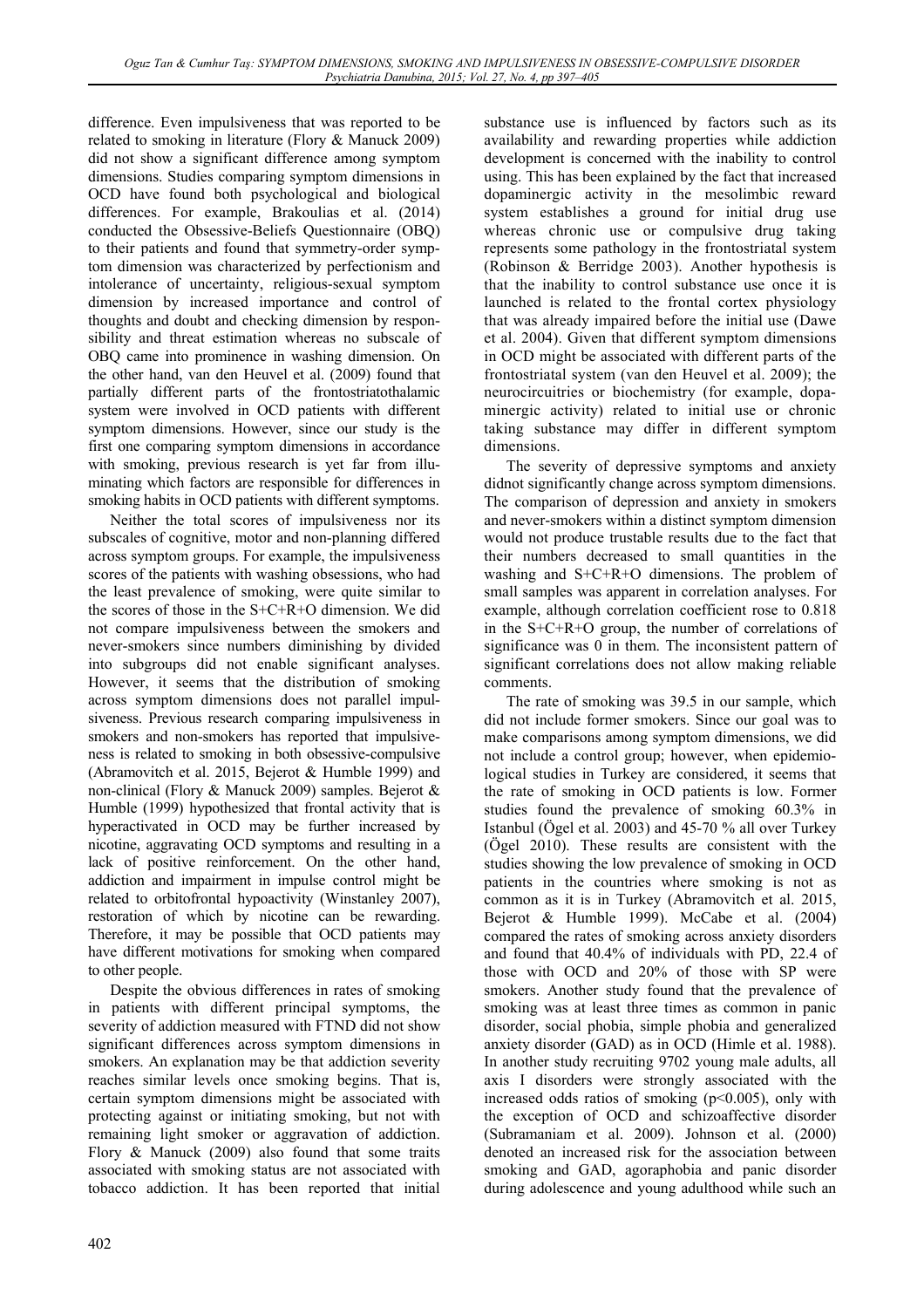association was not observed for OCD and social phobia. On the other hand, Lawrence et al. (2009), who included a large sample (8841 people, 168 or 1.9% of whom were obsessive-compulsives), showed that the rates of smoking were 41.1% in OCD patients, 22.3% among total persons and 18.8% among those with no mental disorders. In that study, the rates of smoking in OCD were higher than in SP, post-traumatic stress disorder, depression and dysthymia and slightly higher than in PD whereas smoking rates in OCD were lower than in GAD and bipolar disorder. Torres et al. (2006) demonstrated that 65% of the people with OCD, 56% of those with other neuroses and 37.4% of non-neurotic comparison group were current smokers. Two studies found a significant association between OCD and smoking only in females while OCD was not associated with an increased prevalence of smoking in males (Grabe et al. 2001, Wu et al. 2010).

Alcohol or substance abuse (other than nicotine) in our sample was also of low prevalence (4.2%), congruent with some studies (Kashyap et al. 2012, Tavares & Gentil 2007). Mancebo et al. (2009) found that the prevalence of the current SUDs was low, but that of lifetime SUDs was high in OCD. MacDonald et al. (2004) found a modest association between subclinical anxiety and later alcohol use disorder; however, they failed to find an association between the diagnosis of anxiety disorder and later alcohol use.

The major importance of the current study is that it is the first one comparing smoking status across the symptom dimensions of OCD. On the other hand, this study has some shortcomings. Although our sample is relatively large, such epidemiological data may require a larger sample size to draw firm conclusions. A prominent weakness of our study is that we had few patients in the S+C+R+O group, which had the greatest proportion of smokers. Comparing smokers and non-smokers within a certain symptom dimension (for example, investigating if washers who smoke and do not smoke differed in the severity of clinical measures) could add to our understanding of the relationship of OCD and its symptom structure with smoking. This study demonstrated that symptom dimensions differed in terms of smoking status; however, diminishing samples divided into smaller subsamples did not enable a reliable comparison of smokers to non-smokers having the same principal symptom type (i.e., only 12 of the washers were smokers and 7 of the S+C+R+O group were nonsmokers). We also failed to find an explanation associated with differences of smoking status among patients with different symptom dimensions. Despite the observed differences, the biological underpinnings for the observed differences are yet to be entirely revealed. Future studies should consider investigating the causal relationship between smoking status and the dimensions of OCD symptoms. Researching alcohol and SUDs other than nicotine in different symptom dimensions of OCD will be interesting.

## **CONCLUSIONS**

Distinct symptom dimensions of OCD shows heterogeneity in terms of smoking in contrast to impulsiveness, anxiety and depression. Although OCD patients with certain symptom dimensions are smokers much more often, the severity of addiction does not differ in smokers with different symptom dimensions.

### *Acknowledgements:* None.

#### *Conflict of interest:* None to declare.

### **References**

- *1. Abramovitch A, Pizzagalli DA, Geller DA, Reuman L, Wilhelm S: Cigarette smoking in obsessive-compulsive disorder and unaffected parents of OCD patients. Eur Psychiatry 2015; 30:137-44.*
- *2. Angst J, Gamma A, Endrass J, Goodwin R, Ajdacic V, Eich D et al: Obsessive-compulsive severity spectrum in the community: prevalence, comorbidity, and course. Eur Arch Psychiatry Clin Neurosci 2004; 254:156-64.*
- *3. Alegría AA, Hasin DS, Nunes EV, Liu SM, Davies C, Grant BF et al: Comorbidity of generalized anxiety disorder and substance usedisorders: results from the National Epidemiologic Survey on Alcohol and Related Conditions. J Clin Psychiatry 2010; 71:1187-95.*
- *4. Alonso P, Gratacos M, Segalas C, Escaramis G, Real E, Bayes M et al: Variants in estrogen receptor alpha gene are associated with phenotypical expression of obsessivecompulsive disorder. Psychoneuroendocrinology 2011; 36:473–83.*
- *5. American Psychiatric Association: Diagnostic and statistical manual of mental disorders (5th ed.). Arlington, VA, American Psychiatric Publishing, 2013.*
- *6. Akdemir A, Örsel S, Dağ İ, Türkçapar H, İşcan N & Özbay H: Hamilton Depresyon Derecelendirme Ölçeği'ningeçerliği, güvenilirliği ve kliniktekullanımı. Psikiyatri Psikoloji Psikofarmakoloji Dergisi 1996; 4:251-9.*
- *7. Baer L: Factor analysis of symptom subtypes of obsessivecompulsive disorder and their relation to personality and tic disorders. J Clin Psychiatry 1994; 55(Suppl. 2):18-23.*
- *8. Bartz JA & Hollander E: Is obsessive-compulsive disorder an anxiety disorder? Prog Neuropsychopharmacol Biol Psychiatry 2006; 30:338-52.*
- *9. Beck AT, Epstein N, Brown G & Steer RA: An inventory for measuring clinical anxiety: psychometric properties. J Consult Clin Psychol 1988; 56:893-7.*
- *10. Bejerot S & Humble M: Low prevalence of smoking among patients with obsessive-compulsive disorder. Compr Psychiatry 1999; 40:268-72.*
- *11. Bloch MH, Landeros-Weisenberger A, Rosario MC, Pittenger C & Leckman JF: Meta-analysis of the symptom structure of obsessive-compulsive disorder. Am J Psychiatry 2008; 165:1532–42.*
- *12. Boisseau CL, Thompson-Brenner H, Caldwell-Harris C, Pratt E, Farchione T & Barlow DH: Behavioral and cognitive impulsivity in obsessive-compulsive disorder and eating disorders. Psychiatry Res 2012; 200:1062-6.*
- *13. Brakoulias V, Starcevic V, Berle D, Milicevic D, Hannan A & Martin A: The relationships between obsessive-com-*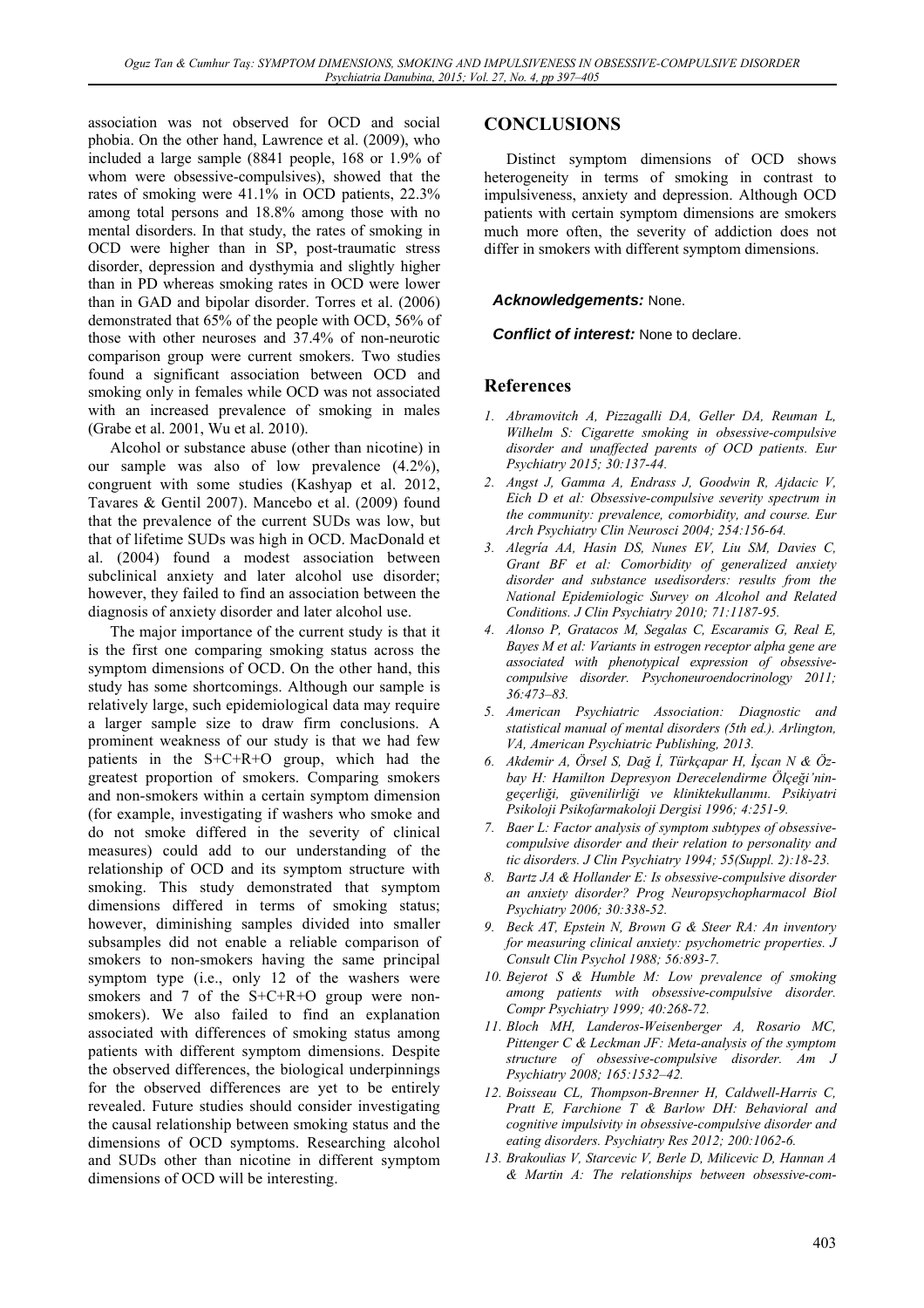*pulsive symptom dimensions and cognitions in obsessivecompulsive disorder. Psychiatr Q 2014; 85:133-42.* 

- *14. Calamari JE, Wiegartz PS &Janeck AS: Obsessivecompulsive disorder subgroups: a symptom-based clustering approach. Behav Res Ther 1999; 37:113-125.*
- *15. Cavallini MC, Di Bella D, Siliprandi F, Malchiodi F & Bellodi L: Exploratory factor analysis of obsessivecompulsive patients and association with 5-HTTLPR polymorphism. Am J Med Genet 2002; 114:347-53.*
- *16. Compton WM, Thomas YF, Stinson FS & Grant BF: Prevalence, correlates, disability, and comorbidity of DSM-IV drug abuseand dependence in the United States: results from the nationale pidemiologic survey on alcohol and related conditions. Arch Gen Psychiatry 2007; 64:566-76.*
- *17. Dawe S, Gullo MJ & Loxton NJ: Reward drive and rash impulsiveness as dimensions of impulsivity: implications for substance misuse. Addict Behav 2004; 29:1389-405.*
- *18. Denys D, Tenney N, van Megen HJ, de Geus F & Westenberg HG. Axis I and II comorbidity in a large sample of patients with obsessive-compulsive disorder. J Affect Disord 2004; 80:155-62.*
- *19. Ettelt S, Ruhrmann S, Barnow S, Buthz F, Hochrein A, Meyer K et al: Impulsiveness in obsessive-compulsive disorder: results from a family study. Acta Psychiatr Scand 2007; 115:41-47.*
- *20. Fagerström KO: Measuring degree of physical dependence to tobacco smoking with reference to individualization of treatment. Addict Behav 1978; 3:235-41.*
- *21. Filomensky TZ, Almeida KM, Nogueira MCC, Diniz JB, Lafer B, Borcato S et al: Neither bipolar nor obsessivecompulsive disorder: compulsive buyers are impulsive acquirers. Comp Psychiatry 2012; 53:554-61.*
- *22. Fineberg NA, Hengartner MP, Bergbaum C, Gale T, Rössler W & Angst J: Lifetime comorbidity of obsessivecompulsive disorder and sub-threshold obsessive-compulsive symptomatology in the community: impact, prevalence, socio-demographic and clinical characteristics. Int J Psychiatry ClinPract 2013; 17:188-96.*
- *23. Flory JD & Manuck SB: Impulsiveness and cigarette smoking. Psychosom Med. 2009; 71:431-7.*
- *24. Gilbert AR, Akkal D, Almeida JR, Mataix-Cols D, Kalas C, Devlin B et al: Neural correlates of symptom dimensions in pediatric obsessive-compulsive disorder: a functional magnetic resonance imaging study. J Am Acad Child Adolesc Psychiatry 2009; 48:936-44.*
- *25. Goodman WK, Price LH, Rasmussen SA, Mazure C, Fleischman RL, Hill CL et al: The Yale-Brown Obsessive-Compulsive Scale, I: Development, use, and reliablity. Arch Gen Psychiatry 1989; 46:1006-11.*
- *26. Grabe HJ, Meyer C, Hapke U, Rumpf HJ, Freyberger HJ, Dilling H et al: Lifetime-comorbidity of obsessivecompulsive disorder and subclinical obsessive-compulsive disorder in Northern Germany. Eur Arch Psychiatry Clin Neurosci 2001; 251:130-5.*
- *27. Grant BF, Stinson FS, Dawson DA, Chou SP, Dufour MC, Compton W et al: Prevalence and co-occurrence of substance usedisorders and independent mood and anxiety disorders: results from the National Epidemiologic Survey on Alcohol and Related Conditions. Arch Gen Psychiatry 2004; 61:807-16.*
- *28. Grant BF, Hasin DS, Stinson FS, Dawson DA, June Ruan W, Goldstein RB et al: Prevalence, correlates, comorbidity, and comparative disability of DSM-IV generalized anxiety disorder in the USA: results from the National Epidemiologic Survey on Alcohol and Related Conditions. Psychol Med 2005; 35:1747-59.*
- *29. Grant BF, Goldstein RB, Chou SP, Huang B, Stinson FS, Dawson DA et al: Sociodemographic and psychopathologic predictors of first incidence of DSM-IV substance use, mood and anxiety disorders: results from the Wave 2N ational Epidemiologic Survey on Alcohol and Related Conditions. Mol Psychiatry 2009; 14:1051-66.*
- *30. Grant JE & Potenza MN: Compulsive aspects of impulsecontrol disorders. Psychiatr Clin North Am 2006; 29:539-49.*
- *31. Güleç H, Tamam L, Güleç MY, Turhan M, Karakuş G, Zengin M et al: Psychometric properties of the Turkish Version of the Barratt Impulsiveness Scale-11. Klinik Psikofarmakoloji Bülteni 2008; 18:251-58.*
- *32. Harrison BJ, Pujol J, Cardoner N, Deus J, Alonso P, López-Solà M et al: Brain corticostriatal systems and the major clinical symptom dimensions of obsessivecompulsive disorder. Biol Psychiatry 2013; 73:321-8.*
- *33. Hasler G, La Salle-Ricci VH, Ronquillo JG, Crawley SA, Cochran LW, Kazuba D et al: Obsessive-compulsive disorder symptom dimensions show specific relationships to psychiatric comorbidity. Psychiatry Res 2005; 135:121–32.*
- *34. Hasler G, Pinto A, Greenberg BD, Samuels J, Fyer AJ, Pauls D et al: Familiality of factor analysis-derived YBOCS dimensions in OCD-affected sibling pairs from the OCD collaborative Genetics Study. Biol Psychiat 2007; 61:617–25.*
- *35. Himle J, Thyer BA & Fischer DJ: Prevalence of smoking among anxious outpatients. Phobia Pract Res J 1988; 1:25–31.*
- *36. Johnson JG, Cohen P, Pine DS, Klein DF, Kasen S & Brook JS: Association between cigarette smoking and anxiety disorders during adolescence and early adulthood. JAMA 2000; 284: 2348-51.*
- *37. Karamustafalıoğlu KO, Üçışık AM, Ulusoy M & Erkmen H: Yale-Brown Obsesyon Kompülsiyon Derecelendirme Ölçeği'ningeçerlik vegüvenilirlik çalışması. 29. Ulusal Psikiyatri Kongresi Program ve Bildiri Özetleri Kitabı, 86. Savaş Ofset, Bursa, 1993.*
- *38. Karno M, Golding JM, Sorenson SB & Burnam MA: Theepidemiology of obsessive-compulsive disorder in five US communities. Arch Gen Psychiatry 1988; 45:1094– 99.*
- *39. Kashyap H, Fontenelle LF, Miguel EC, Ferrão YA, Torres AR, Shavitt RG et al: 'Impulsive compulsivity' in obsessive-compulsive disorder: a phenotypic marker of patients with poor clinical outcome. J Psychiatr Res 2012; 46:1146 40:505-17.*
- *40. Katerberg H, Delucchi KL, Stewart SE, Lochner C, Denys DA, Stack DE et al: Symptom dimensions in OCD: itemlevel factor analysis and heritability estimates. Behav Genet 2010; ompulsive disorder. Am J Psychiatry 1997; 154:911–9.*
- *41. Kichuk SA, Torres AR, Fontenelle LF, Rosário MC, Shavitt RG, Miguel EC et al: Symptom dimensions are associated with age of onset and clinical course of obsessive-compulsive disorder. Prog Neuropsychopharmacol Biol Psychiatry 2013; 44:233-9.*
- *42. Landeros-Weisenberger A, Bloch MH, Kelmendi B, Wegner R, Nudel J, Dombrowski P et al: Dimensional predictors of response to SRI pharmacotherapy in obsessive-compulsive disorder. J Affect Disord 2010; 121:175-9.*
- *43. Lawrence D, Mitrou F & Zubrick SR: Smoking and mental illness: results from population surveys in Australia and the United States. BMC Public Health 2009; 9:285.*
- *44. Leckman JF, Grice DE, Boardman J et al: Symptoms of obsessive-compulsive disorder. Am J Psychiatry 1997; 154:911–9.*